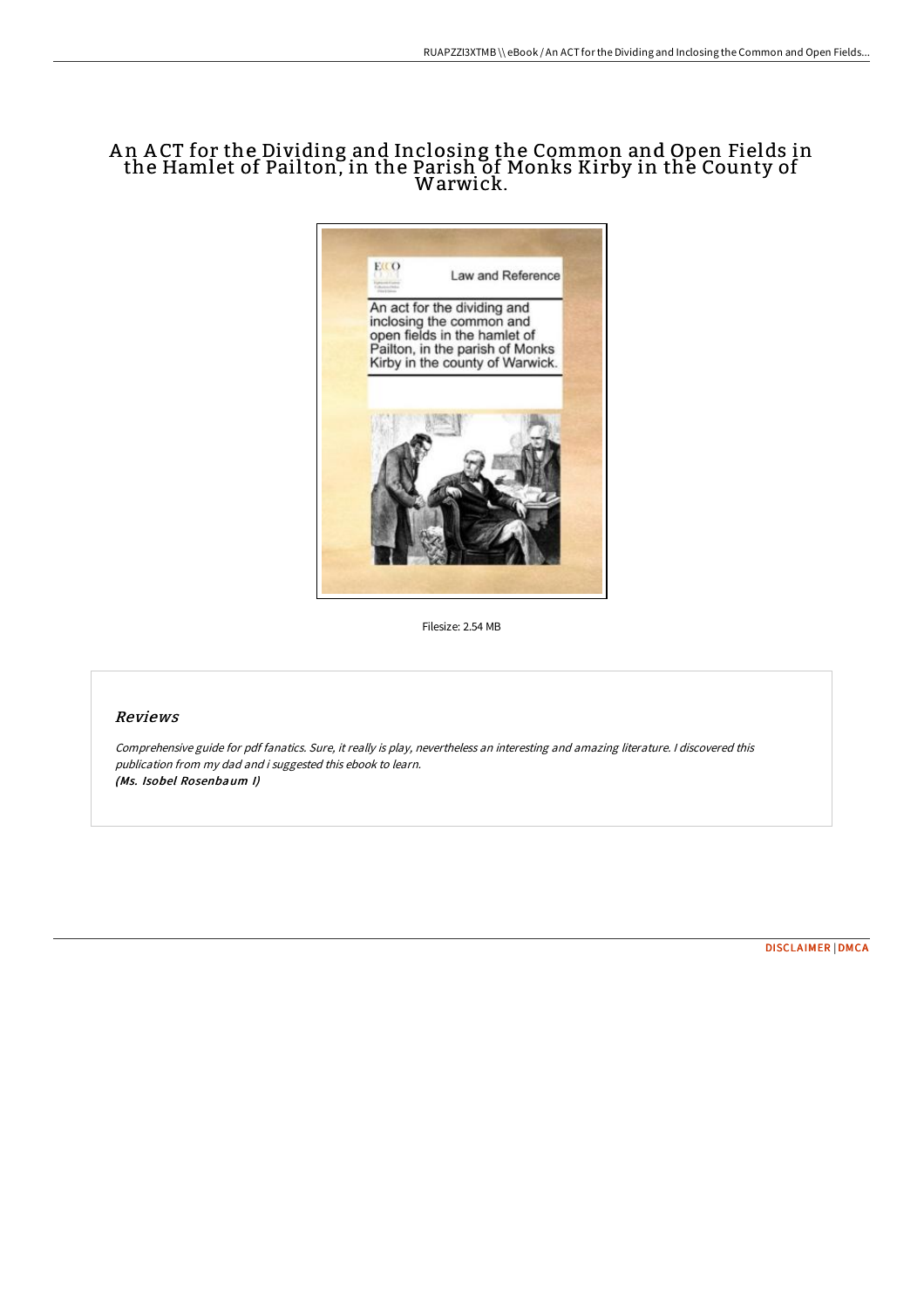## AN ACT FOR THE DIVIDING AND INCLOSING THE COMMON AND OPEN FIELDS IN THE HAMLET OF PAILTON, IN THE PARISH OF MONKS KIRBY IN THE COUNTY OF WARWICK.



Gale Ecco, Print Editions, 2010. PAP. Book Condition: New. New Book. Delivered from our UK warehouse in 3 to 5 business days. THIS BOOK IS PRINTED ON DEMAND. Established seller since 2000.

B Read An ACT for the Dividing and Inclosing the Common and Open Fields in the Hamlet of Pailton, in the Parish of Monks Kirby in the County of [Warwick.](http://digilib.live/an-act-for-the-dividing-and-inclosing-the-common.html) Online

[Download](http://digilib.live/an-act-for-the-dividing-and-inclosing-the-common.html) PDF An ACT for the Dividing and Inclosing the Common and Open Fields in the Hamlet of Pailton, in the Parish of Monks Kirby in the County of Warwick.